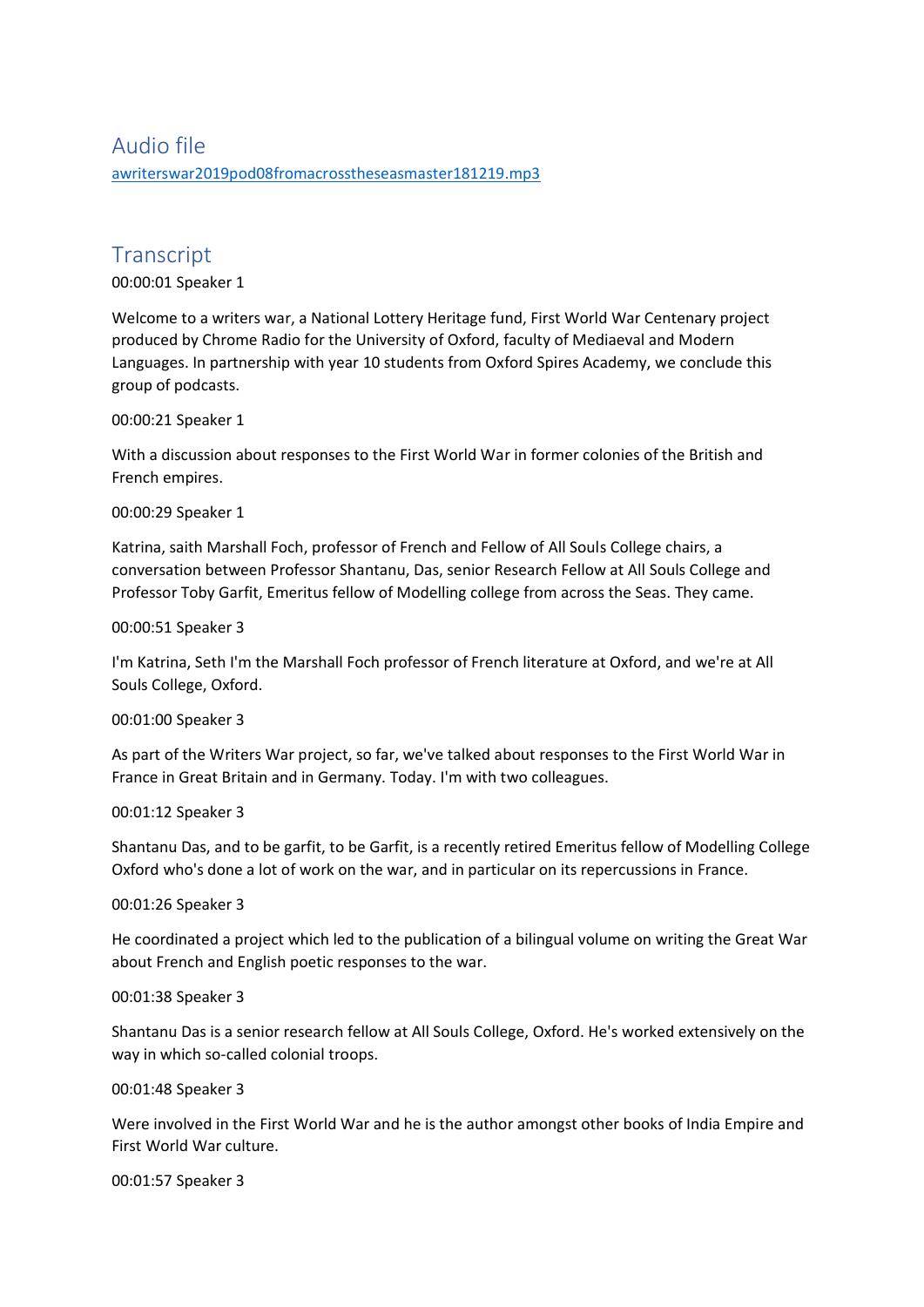Today we're going to be talking about the way in which troops from the colonies of both Britain and France were involved in the First World War.

00:02:07 Speaker 3

Shantanu, could you start by telling us about?

00:02:10 Speaker 3

The way in which.

00:02:12 Speaker 3

Indians were involved in the First World War.

00:02:15 Speaker 4

Undivided India contributed 9.

00:02:17 Speaker 4

100,000 combatants.

00:02:20 Speaker 4

And 600,000 noncombatants. A total of 1 and half million. There is no homogeneous colonial war experience. Experiences varied according to whether someone was combatant or non combatant. Whether someone was fighting in Mesopotamia or in France.

00:02:39 Speaker 5

I'm talking about one and a half million from the Indian subcontinent. There were many non white people who served, some of them incompetent roles and many of them in noncombatant roles. Some of those left contributions in the form of song, occasionally in written.

00:02:56 Speaker 5

Of them probably not written in European languages, and so we've tended to forget about them.

00:03:01 Speaker 5

If we look at the French Empire, for instance, there will be things from West Africa, from Indochina from the Caribbean.

00:03:09 Speaker 5

They may not always be quite in the form that we would expect, but they are well worth looking at.

# 00:03:14 Speaker 4

In the South Asian context, the range of forms varies from songs often sung by the soldiers in the trenches to songs sung by non literate village women when their husbands or brothers had gone to war to testimonies by combatants and non combatants.

# 00:03:34 Speaker 4

In France, Gallipoli or East Africa to post war philosophical responses by intellectuals such as Rabindranath Tagore.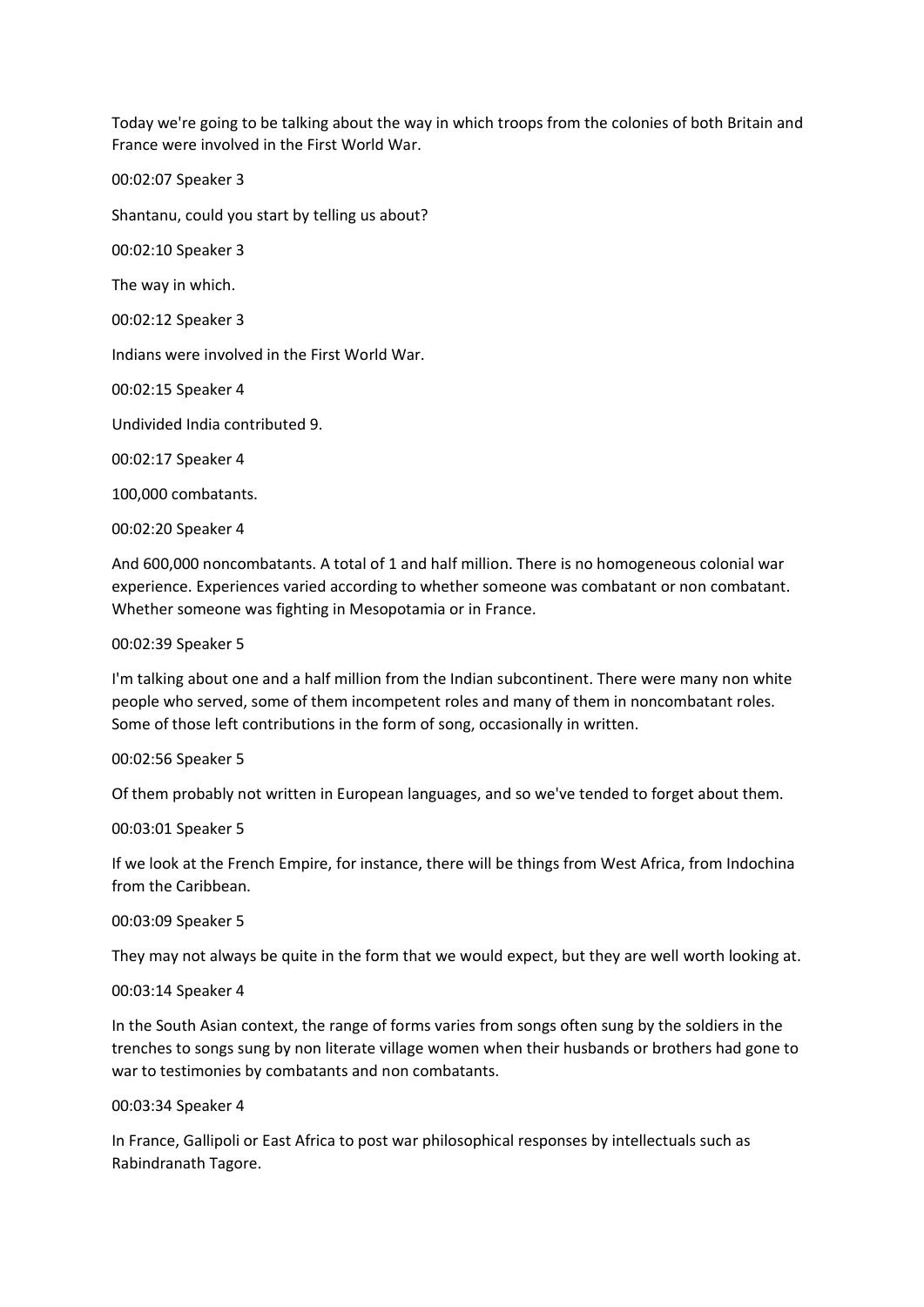## 00:03:45 Speaker 3

Shantanu has this involvement of the Indians being recognised for a long time. Or is it something of which people are becoming more widely aware?

## 00:03:54 Speaker 4

I think over the last 10 years there is this increasing attention to the role of colonial non white troops. Between 1914 and 1918 hundreds of thousands of Asians, Africans.

## 00:04:10 Speaker 4

And Pacific Islanders were voyaging to the heart of whiteness, France and Flanders, and beyond Mesopotamia, East Africa, China, Persia, Gallipoli, Egypt to take part in the war. Many of these men from the so-called colonies of British, French, and German Empire.

# 00:04:31 Speaker 4

They're highly literary, but often non literate, and this distinction is crucial.

## 00:04:38 Speaker 4

Often in the villages of undivided India there was this tradition of songs, prayers, chants, Sir, understanding of what constitutes the literary needs to be reframed.

## 00:04:51 Speaker 5

Certainly the forms that were adopted varied enormously. Shanta knows mentioned singing in many parts of the world. It would have been natural.

# 00:04:58 Speaker 5

To express a response to war in the form of dance, as in the case of the sinking of the SS, Mon, which we'll talk about in a moment, but evidence, of course, is quite hard to recover.

#### 00:05:08 Speaker 5

In terms of the sentiments, the striking thing is how different the agenda was from that of the classic European war poet.

#### 00:05:15 Speaker 5

The conflict is seen in terms of a broader context, sometimes evoking past history, whether colonial or pre, colonial and different points of reference. For concepts like heroism, what?

#### 00:05:26 Speaker 3

About the non combatants.

#### 00:05:28 Speaker 4

Responses, undivided India. There weren't 600 noncombatants who had the hands and the feet of the RB as Kipling called them. They board the doublecross out say of both race and rank.

#### 00:05:45 Speaker 4

And there were also the women we often talk about our grandfathers responses to the war but seldom about their grandmothers.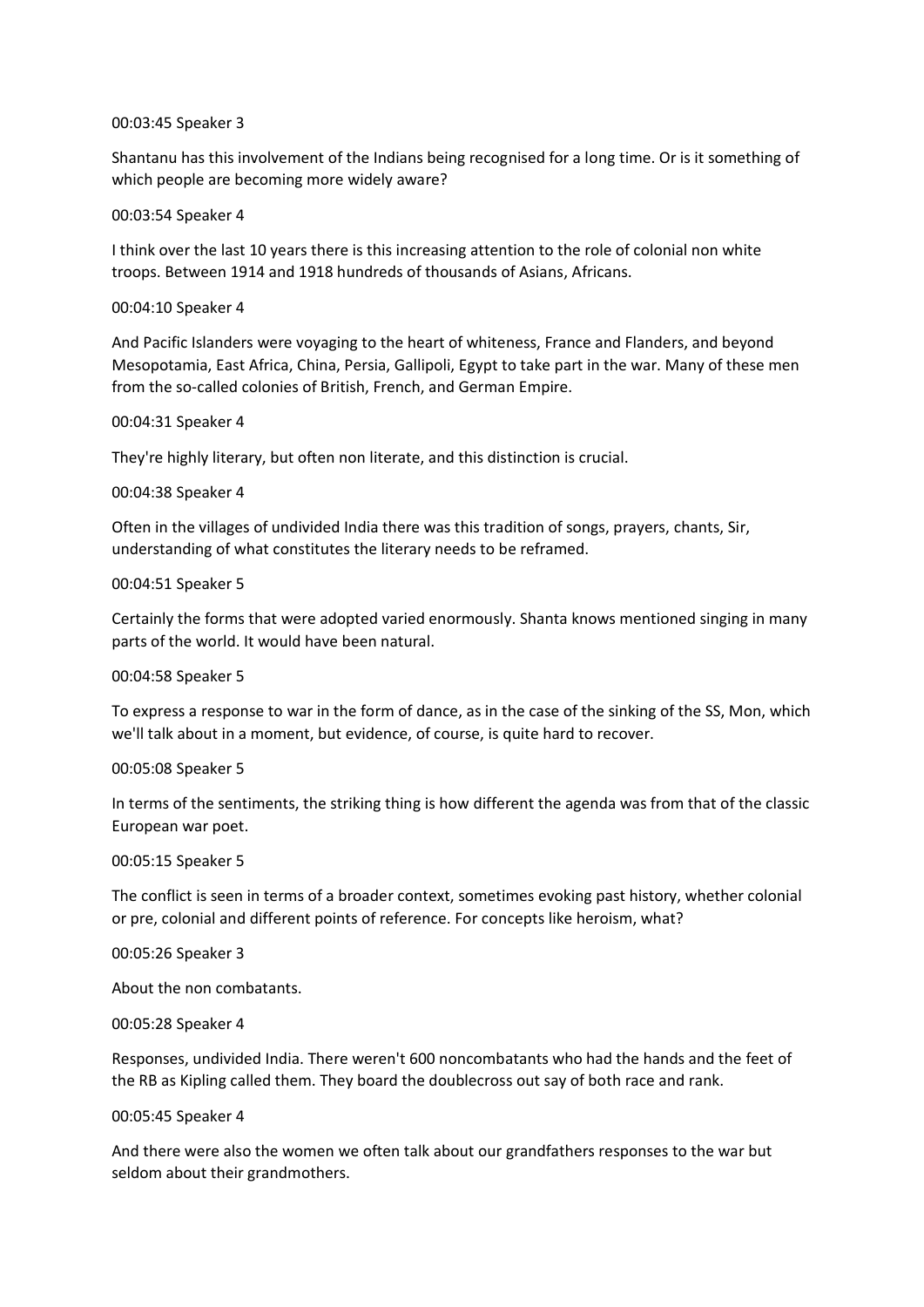# 00:05:55 Speaker 4

I remember interviewing a Punjabi novelist Mohan Cologne, who said that his three uncles were killed in Mesopotamia and his.

00:06:05 Speaker 4

Grandmother went mad clinically, mad with grief.

00:06:09 Speaker 4

And their house in Punjab came to be known as the Garud, which means the asylum. So it shows how warp trauma reaches the furthest ends of the empire and often the silent victims are women.

00:06:23 Speaker 3

You have some family involvement with First World War.

00:06:27 Speaker 4

One of my great uncles served as a doctor in France between 1914 and 1918. In fact, he had an affair with the French.

00:06:36 Speaker 4

Woman being a nationalist, he returned to India. But this French lady didn't want to come to India. When my great uncle got married, she in fact send some jewellery for his new bride. What is interesting is that his brother in 1930s joined the anti colonial revolutionaries.

00:06:57 Speaker 4

In Bengal, and was beaten to death in presidency gaol Calcutta. My mother side. I've got another great uncle who served again as a doctor. Thankfully, not as a soldier in Mesopotamia, and in fact got the Military Cross.

00:07:12 Speaker 4

But we seldom spoke about them. There was this unease and discomfort to speak about these people in a post independent India.

00:07:23 Speaker 3

Can you say a little bit more about women's involvement on the Indian side?

00:07:29 Speaker 4

I think one of the most moving documents.

00:07:32 Speaker 4

I've come across is a letter by a young girl around 9:00 or 10. She's called Kishan Devi and she writes to her father serving in Egypt, saying that.

# 00:07:44 Speaker 4

Daddy, I'm learning how to read and write so that when you send home letters I can read them out to my mother and we don't have to go to the postmaster to have them read out. So from now on you can write whatever you want. Daddy, please come back home.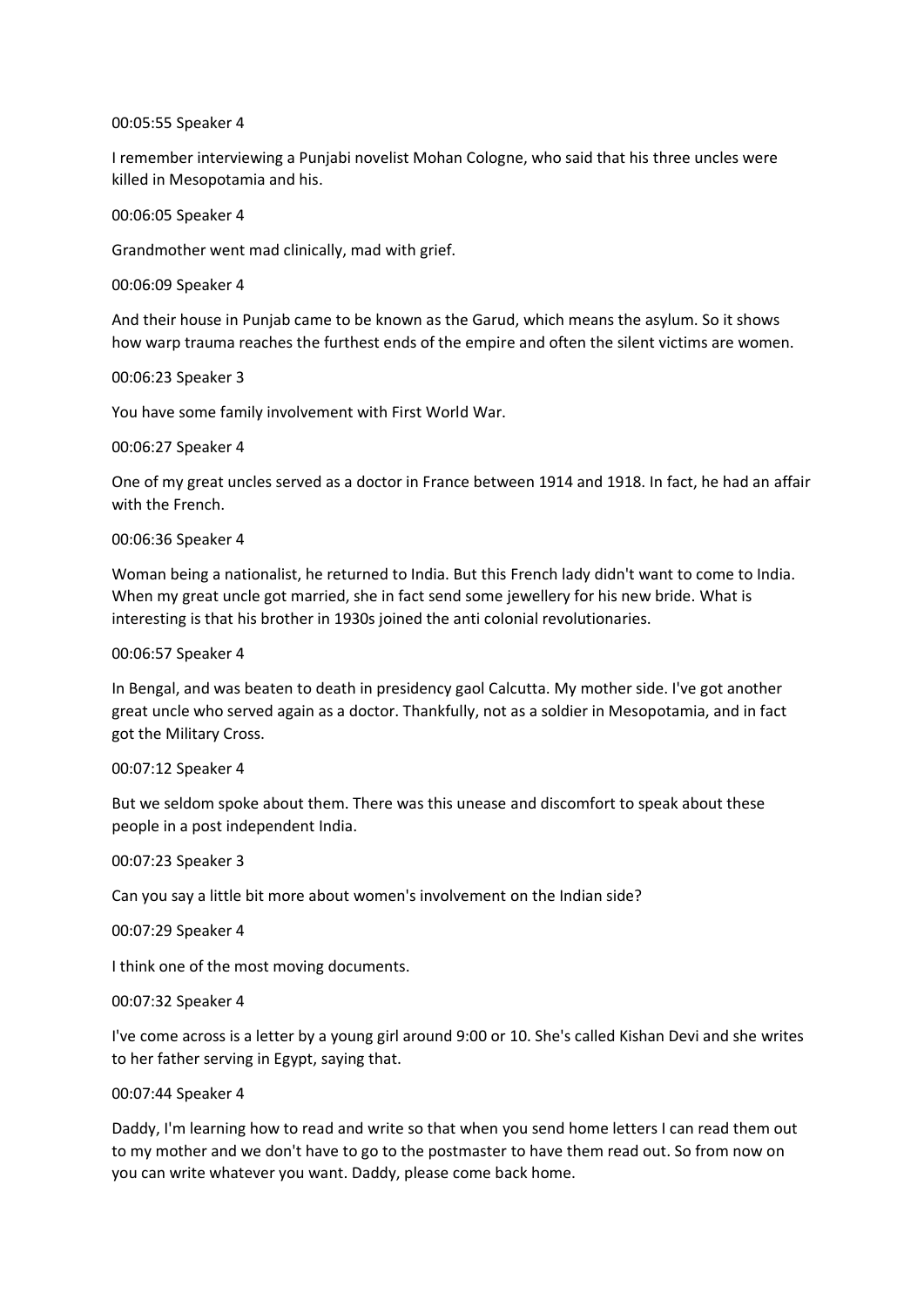## 00:08:04 Speaker 4

We are all almost dead without you here. Please come back. That is one response.

00:08:11 Speaker 4

In villages of Punjab, even today there exists this whole tradition of women lament and this started during the time of the war when this non literate but highly literary women who grew up listening to poetry recitations to chance and to prayers move there.

#### 00:08:31 Speaker 4

Bows into songs. Punjab was the most heavily recruited province outside Europe.

00:08:38 Speaker 4

There were entire villages there. There wouldn't be a single male beneath 25 left. I'll just read out a couple of these songs because they are quite heartbreaking.

## 00:08:56 Speaker 4

The war paints me like hot sand in a cauldron. Every household now has bidders married. Men win battles tell me. Oh firangi meaning oh foreigner, where is this written? Take the bachelors.

## 00:09:11 Speaker 4

To war, then victory will be yours, meaning don't take my husband to war.

00:09:16 Speaker 4

They sing songs like oh, go slowly or train go slowly for my husband is going to bostra or another song.

00:09:25 Speaker 4

War destroys towns and boats. It destroys huts I shed tears come and speak to me. All birds all smiles.

#### 00:09:36 Speaker 4

They've vanished and they both sunk. Graves, divar, or flesh and blood.

00:09:42 Speaker 4

And I think they provide us with an archive of female emotions in the village, and in the absence of written documents, they fill in the gaps.

00:09:53 Speaker 5

In South Africa.

00:09:54 Speaker 5

The South African Native Labour contingent was set up to provide an African labour force to alleviate the shortage at the Western Front.

00:10:03 Speaker 5

And in French.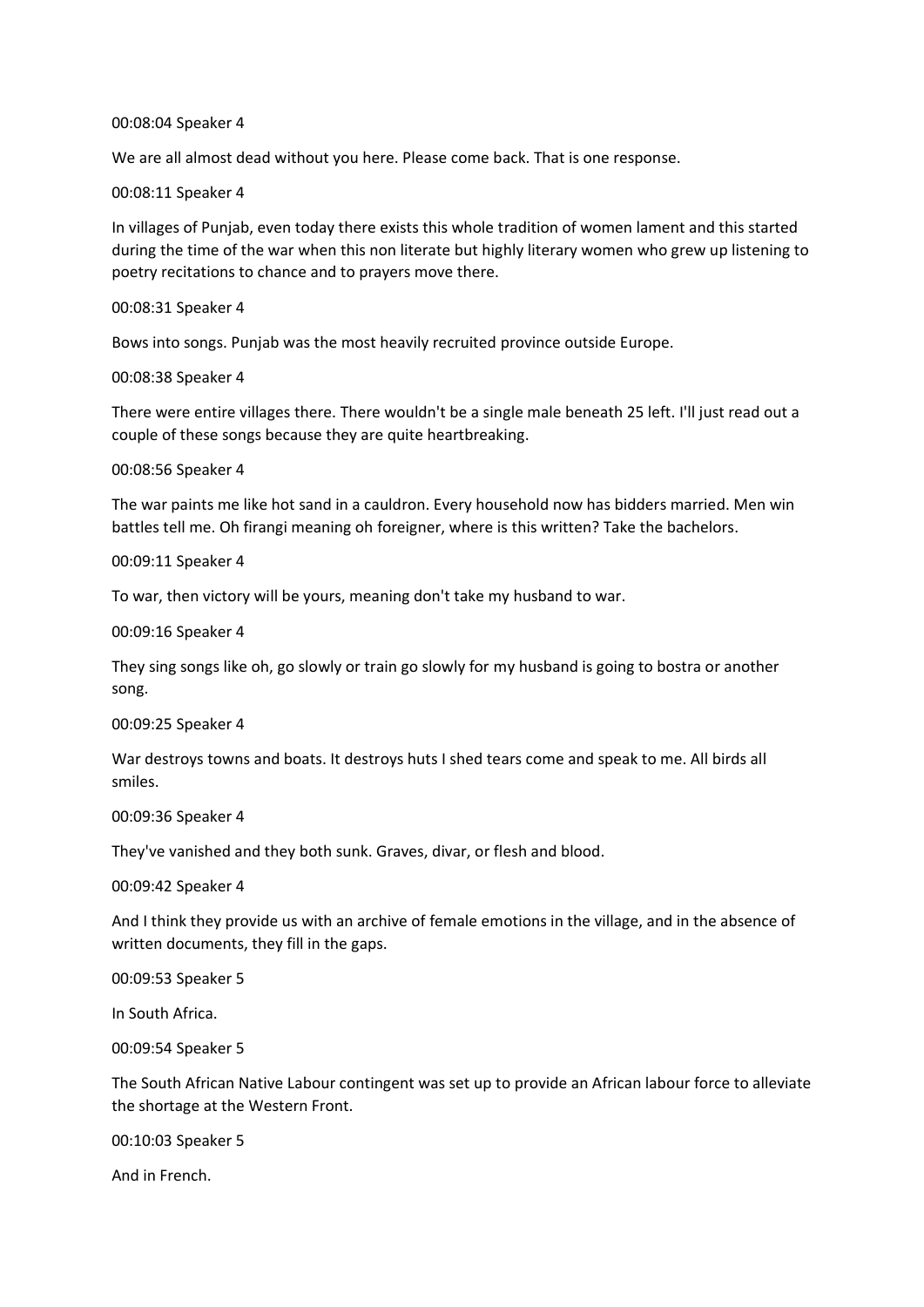# 00:10:05 Speaker 5

The Ozark poet and educator, Isaac Williams Walkup, is credited with composing the only surviving war poem by a black South African soldier on active service.

# 00:10:15 Speaker 5

Now he was 64 years old in 1916, but woke up volunteered for the newly constituted native Labour contingent and he was on board the troopship SS Mindy.

# 00:10:25 Speaker 5

When it was struck by another ship in the English Channel in February 1917.

# 00:10:30 Speaker 5

He was drowned along with over 600 others, and as the ship was going down, he improvised a poem which takes the form of an oral battle cry in which the poet encourages his African brothers to die bravely. It was improvised during a dance, and the survivors remembered the dance and remembered the words.

# 00:10:50 Speaker 5

That he had spoken on the deck of the.

00:10:52 Speaker 5

Sinking ship.

00:10:54 Speaker 5

Now then, stay calm, my countrymen calmly face your death. This is what you came to do. This is why you left your homes peace our own brave warriors, peace you sons of heroes.

00:11:08 Speaker 5

This is your final day today. Prepare for the ultimate fraud. As you can see, this is the idiom.

00:11:14 Speaker 5

Of the brave warrior, but rooted in a particular cultural tradition.

00:11:17 Speaker 5

It's very difficult to know whether it's a myth, but some of this is relayed through workups disciple, a man called CK Macleay, known as the father of closer poetry and hailed by Nelson Mandela as a poet laureate of the African people. Now he didn't serve in the war himself, but in his closer poems.

# 00:11:38 Speaker 5

The Black Army and the sinking of the MND which he wrote in 1917, he wrote down something that is derived from that myth, and may have been derived from the actual words spoken by Walker.

# 00:11:50 Speaker 5

The Black Army includes a call to arms addressed to the volunteers who set sail on the ill fated, SS Mendy and so leave our shores.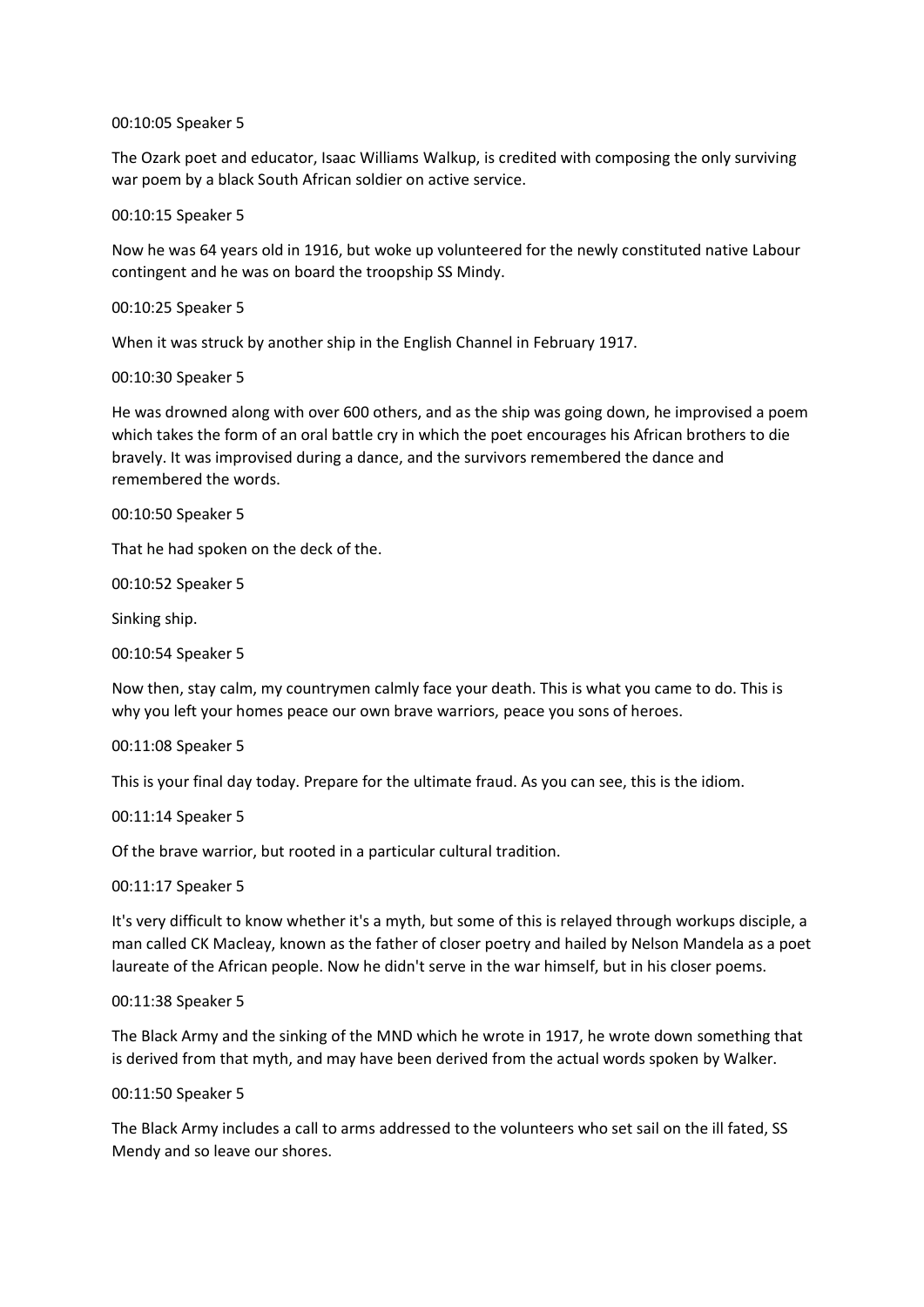# 00:11:59 Speaker 5

My peers for France remind yourselves of the poverty you leave behind defeat the temptations of the rootless. Satan, because you are where you are today as our offering, you go as the sacred.

00:12:11 Speaker 5

Sacrifice of the African nation.

00:12:14 Speaker 5

These poems have every right to be included in the Canon of First World War poetry. This is talking about heroic deeds about the warriors.

## 00:12:23 Speaker 5

Is it sarcastic irony to reassert black self worth in the face of colonial paternalism? I'm not sure. So these South African poems in the closer language combine a sense of.

# 00:12:35 Speaker 5

Loyalty to the British Empire 's war effort. On the one hand, with perhaps ironical affirmation of a greater loyalty to an African tradition that the empire has been reduced to calling on, and that will outlast the British Empire.

## 00:12:49 Speaker 4

I think we need to be very careful about what is being projected.

# 00:12:54 Speaker 4

Onto these soldiers I can hear Ballmaster missionary voice and the investment in this heroic rhetoric, where the actual soldiers who may have gone down in the MND they would have been absolutely terrified, and rather than subscribing to the ideology of Harrison.

#### 00:13:13 Speaker 4

Would have been closer to someone like Wilfred Owen doing shared economist, Patria Mori and saying the whole irony of it all. So I'm thinking that often these voices are still being hijacked.

#### 00:13:26 Speaker 4

By certain elite nationals who are trying to project a myth of heroism in keeping with what is prevalent in Europe.

#### 00:13:35 Speaker 5

Indeed, well, here's a good example from East Africa from the Nyasaland territory, which today we call Malawi, where in the soldiers songs very rare. Example of a soldiers song that's been preserved.

## 00:13:46 Speaker 5

The lament that Germany has finished off our young men completely is coupled with a suggestion that the British officers took care over their own safety and we have the words in the song. Have you waged your roar, major Sir?

# 00:13:59 Speaker 5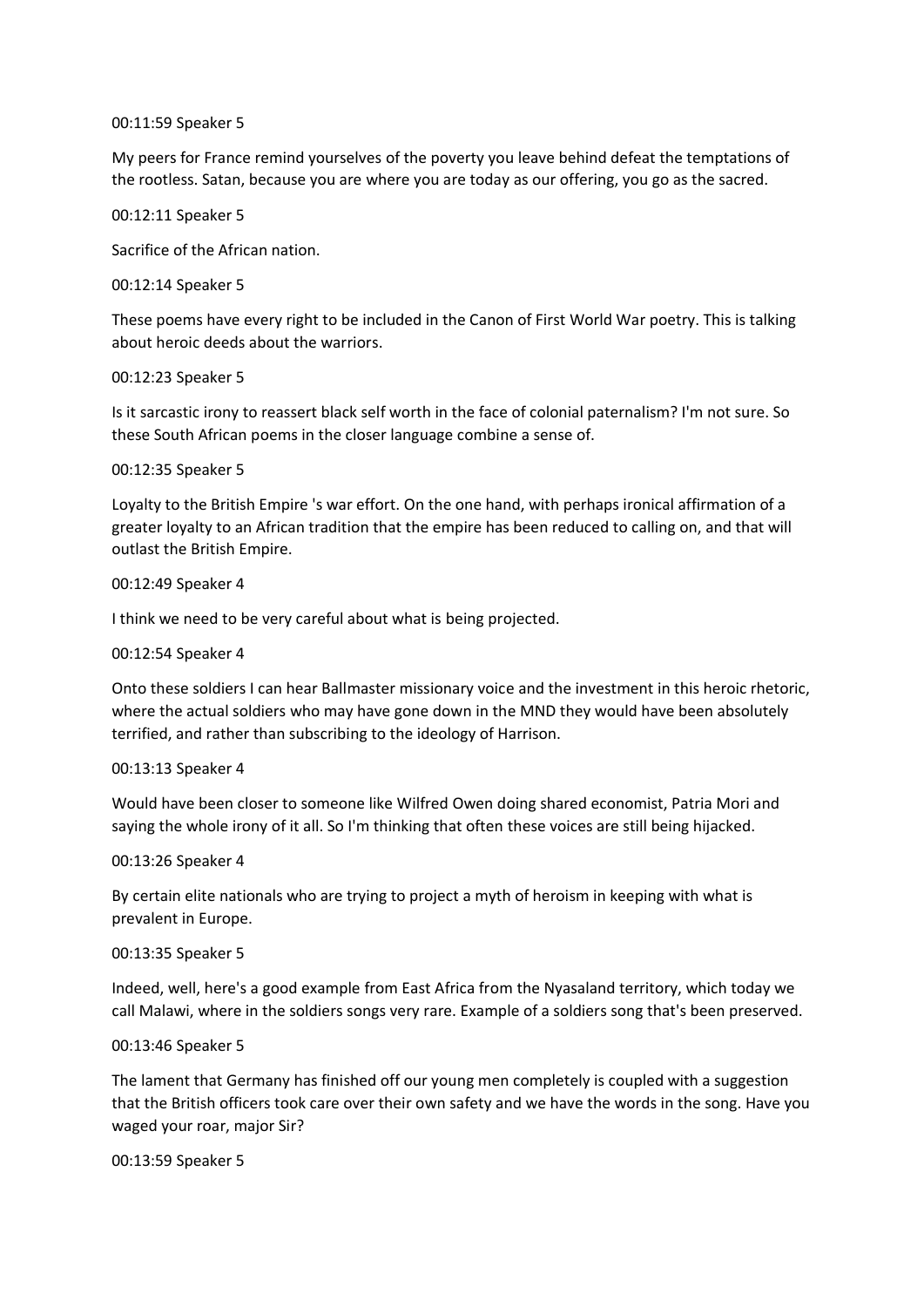So that's pretty heavily ironic.

00:14:01 Speaker 4

I think there's a tremendous colonial ambivalence, not because they're fighting for empire, but because to be fighting in France along with white troops, was almost a badge of honour. Today we think of imperialism and nationalism.

00:14:19 Speaker 4

As separate, even contradictory ideals.

00:14:22 Speaker 4

Whereas in the beginning of the 20th century, if we think of a history of emotions, nationalism and imperialism, actually very closely intertwined, Imperial War becomes a way of salvaging national and racial owner. At the same time on the part of the individual soldiers, there is tremendous ambivalence.

00:14:44 Speaker 4

I just read out a letter.

00:14:46 Speaker 4

Sir, this is Amir Khan, an Indian soldier writing on the 18th of March 1915, shortly after the Battle of New Chappelle.

00:14:57 Speaker 4

The enemy is weakening in the fighting of the 10th of March, according to my estimate, 5225 Germans were captured.

00:15:06 Speaker 4

Please God, I speak with certainty our King, God bless him, is going to win and will win soon.

00:15:15 Speaker 4

And yet in this letter I came across a separate sheet of paper which tell us a very different story.

00:15:23 Speaker 4

God knows whether the land of France is stained with sin or whether the day of Judgement had begun in France for guns and of rifle there is deluge.

00:15:34 Speaker 4

Bodies upon bodies and blood flowing.

00:15:38 Speaker 4

God preserve us what has come to pass from dawn to dark and from dark to dawn. It goes like hell that fail at monsoon, but especially our guns have filled the German trenches with the dead and made them bring with blood. God grant us peace for grace is needed.

00:15:57 Speaker 4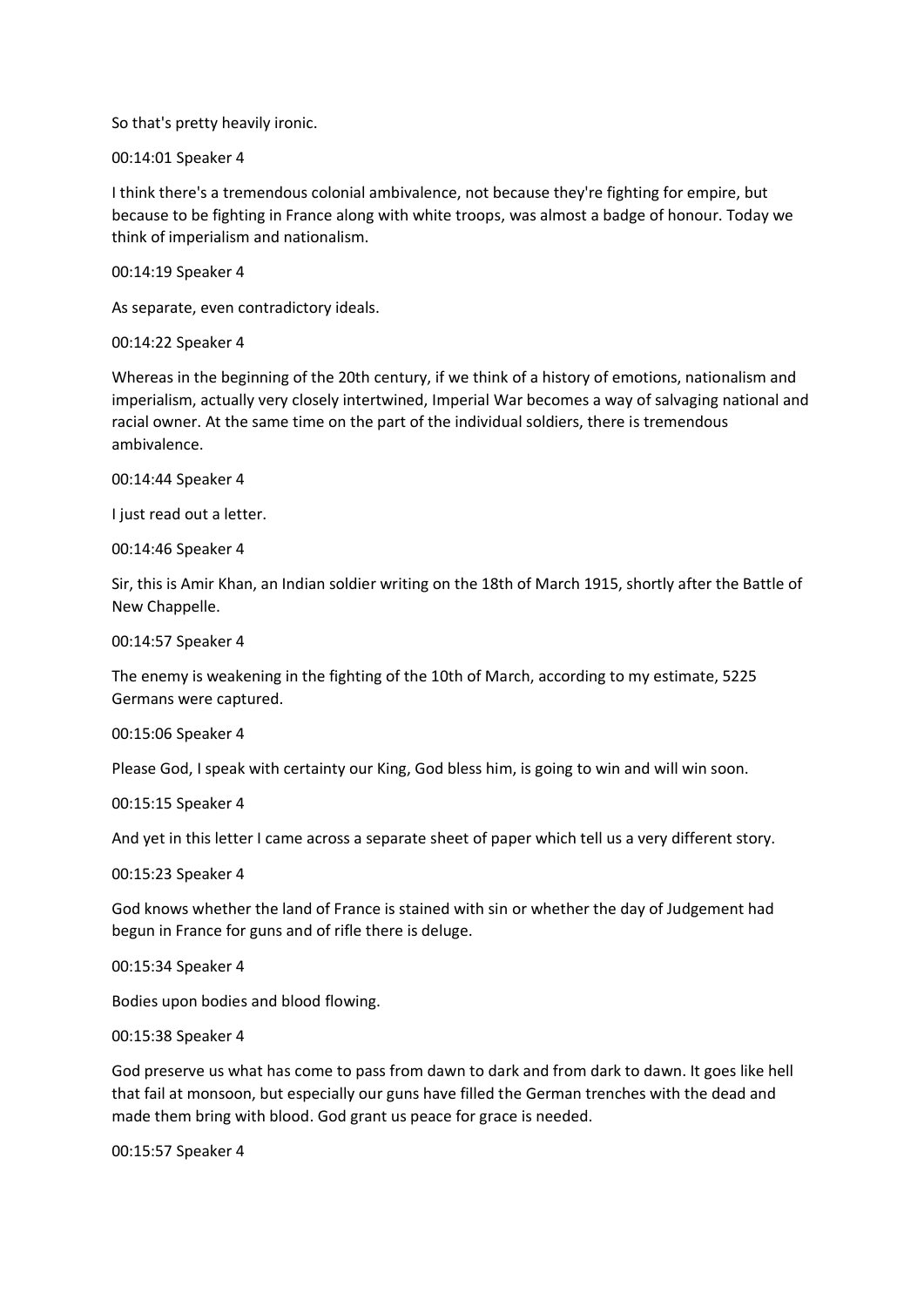Oh God, we repent or God we reap.

# 00:16:00 Speaker 4

And most of the sepoys from India Sepoy comes from the Persian word sipahi. Meaning infantrymen were non literate but they grew up in this literary culture so that when they go to France and reached the trenches in September and October of 1914.

# 00:16:21 Speaker 4

Their innermost feelings erupt in terms of images and metaphors, and that is where I think the poetry comes. I will just mention a couple of their letters.

# 00:16:32 Speaker 4

There is conflagration all around and you must imagine it to be dry forest in a high wind in the hot weather or as tired blocks and bull buffaloes lie in the month of bad oh so lies the very world. Our hearts are breaking. I think this.

# 00:16:52 Speaker 4

Let us constitute the Indian literature of the trenches. These men had come so far away from Punjab.

# 00:17:00 Speaker 4

And yet they fall back on these postural images to express their feelings. I think the most moving piece or have come across is a song by a 22 year old Go Crazy Boy was taken as a prisoner of war. He was recorded by the Royal Prussian Phonographic?

# 00:17:20 Speaker 4

Commission just a few days before his death. It's a female lament that this 22 year old coca sepoy called Jazz Bahadur Falls back on and I'll just translate a few of these lines.

# 00:17:34 Speaker 4

With the rising of the Sissi River, I came carried in its bubbling flow. We arrived in the country Germany at the orders of the British listen. Oh listen, gold wearing little girl at the orders of the British.

# 00:17:52 Speaker 4

Listen oh listen, gold wearing little girl the heart cries sobbing and then he says panic Bulbul Yemen coach Albul.

# 00:18:04 Speaker 4

The bubbling of the voters, the restlessness of the heart, and it's almost on the matapeake

# 00:18:10 Speaker 3

Among the songs which are said to have been composed by non European competence, there's the Sugar Guard is Africa, the Africans War song, Toby? Could you tell us a little bit?

00:18:23 Speaker 3

About this please.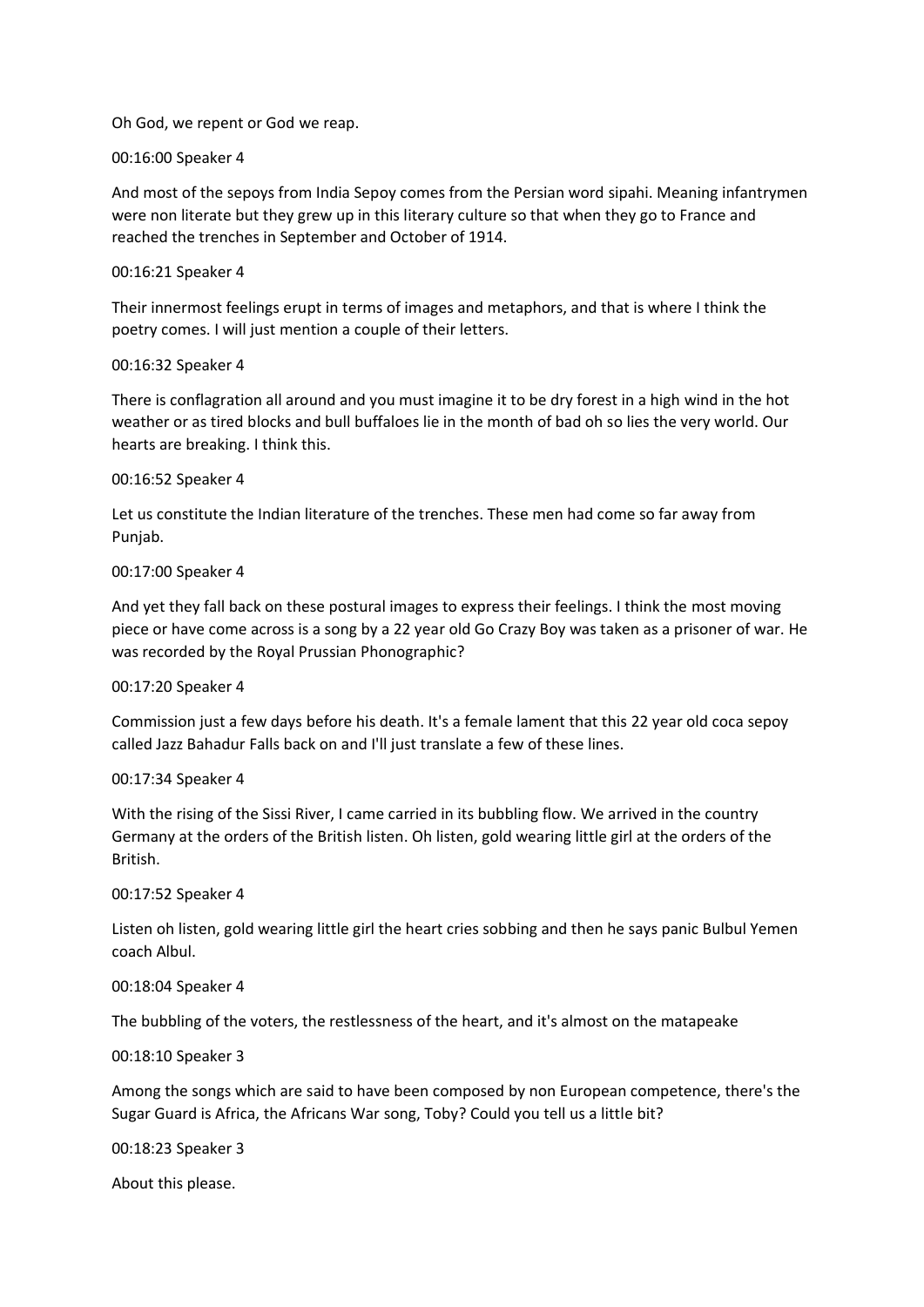00:18:24 Speaker 5

This is the song that in the Second World War General Dilapidate Destiny first.

00:18:28 Speaker 5

Army adopted as the song of their campaign of liberation in 1944. It was composed during the First World War, probably at the Battle of the Marne, and there is a legend, but it's unclear what substance there is to this legend that one of the two composers of the song was a North African Muslim by the name of Bundy, Falha. Now the.

## 00:18:49 Speaker 5

Wording of this song could be interpreted ironically. I'll just read it to you on ARVO on ARVO on Avril. See newly Malka.

00:19:00 Speaker 5

Vandy Cooney pursue Villa pet.

00:19:04 Speaker 5

So forward forward forward.

00:19:06 Speaker 5

It's us the Moroccans later, the Africans who have come from far away coming from the colonies to save the fatherland, is that ironic or or not. I said that France was the country that was attacked, overrun by German troops felt itself.

00:19:24 Speaker 5

To be a victim.

00:19:25 Speaker 5

It was harder, I think, for French poets to express anti Republican or anti national feelings. Some of them did and.

00:19:35 Speaker 5

More and more.

00:19:36 Speaker 5

Poems against the war are being discovered for the colonial troops. I think it was even harder, partly because those had been educated in French.

00:19:45 Speaker 5

Schools had learned traditional French poetry. They hadn't been exposed to modern poetry to free forms.

00:19:52 Speaker 5

They tended to write rhyming verse in traditional metre, expressing traditional sentiments and so coming to save the Fatherland was something that they would expect to say, but we could interpret it after the event as an ironical sense, saying that we are the ones on whom the fatherland depends.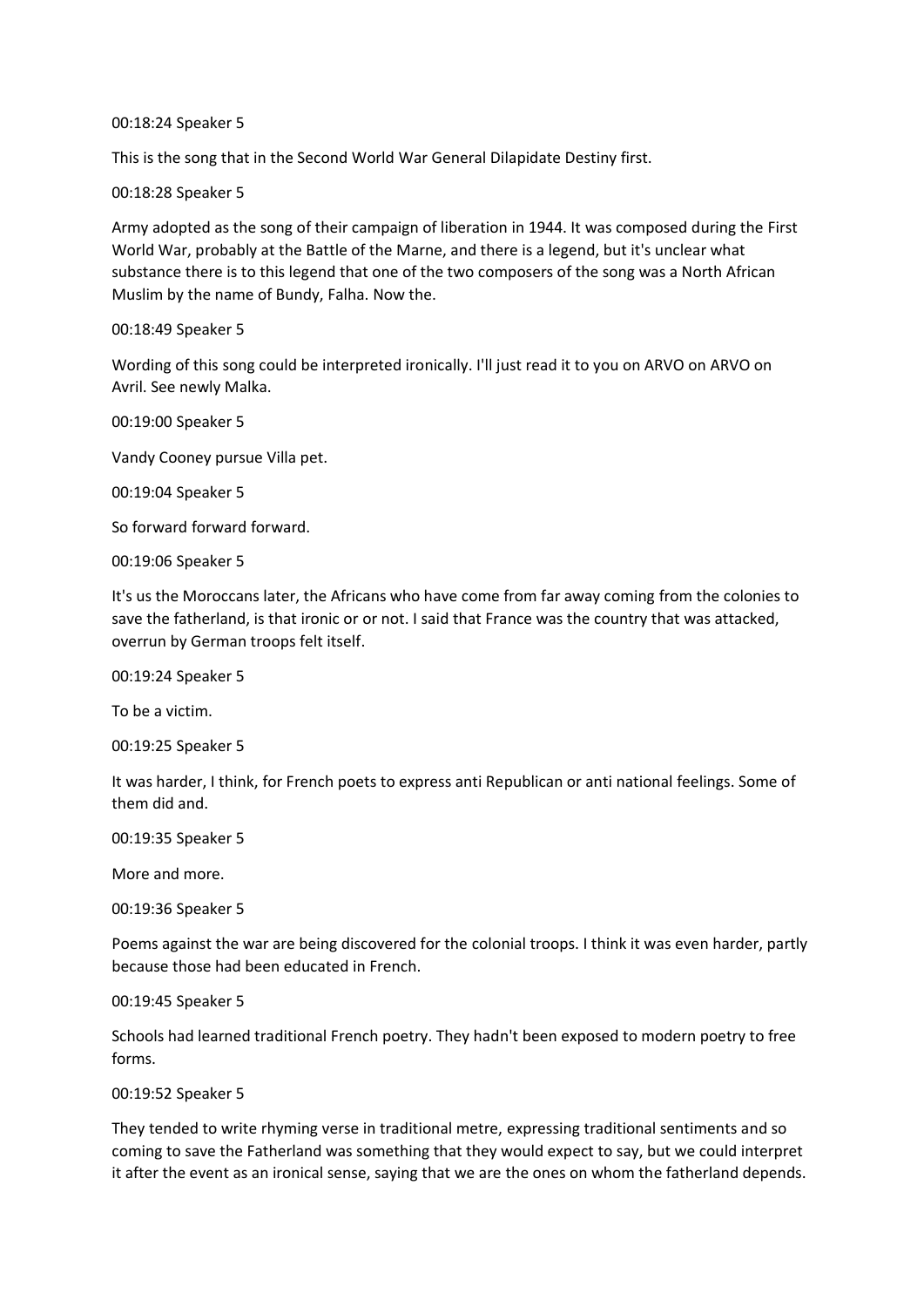00:20:13 Speaker 5

And after the war, the Fatherland will need us, and they better give us some compensation by setting us free.

00:20:21 Speaker 3

Amongst the most famous writers around in the early part of the century was the Bengali poet Rabindranath Tagore. What was Rabindranath Tagore's view of the wall decor in 1914? Wrote a few poems that are ambivalent, but from 1915.

00:20:41 Speaker 4

He was absolutely horrified by the war.

00:20:44 Speaker 4

For him, the main enemy was not just war, but the idea of nation, which for him was related to empire and he says in this terrible war the West had come face to face with walked it had created and then over 1916 and 1917 he embarks on this remarkable.

00:21:05 Speaker 4

World Tour where he lectures across Japan and then gives 25 lectures across America, including at Harvard, Chicago and in Boston. He speaks to a crowd of 5000 people.

00:21:21 Speaker 4

Take home on.

00:21:22 Speaker 4

The Nobel Prize in 1913 and during the war years he was for us the most famous poet internationally in the way that he was known across South America, Russia, Europe, America, Wilfred Owen for example, reading in the trenches and Owen's final words to his.

00:21:40 Speaker 4

Beloved mother was a line from Tagore and then after Wilfred Owen's death, his mother writes to tag or saying Dear Sir Rabindranath, I don't have your address but I think you are so famous that the letter will reach you. Can you tell me in which poem of yours this line occurs?

00:22:01 Speaker 3

Amongst the Americans or the Caribbean soldiers, there were also a number of people who I believe reacted against the war in their writing.

00:22:12 Speaker 5

Yes, one of the most famous war poems from the Anglophone Caribbean is the Jamaican American Claude Mkhize sonnet. If we must die.

00:22:21 Speaker 5

If we must die, oh, let us nobly die so that our precious blood may not be shed in vain.

00:22:28 Speaker 5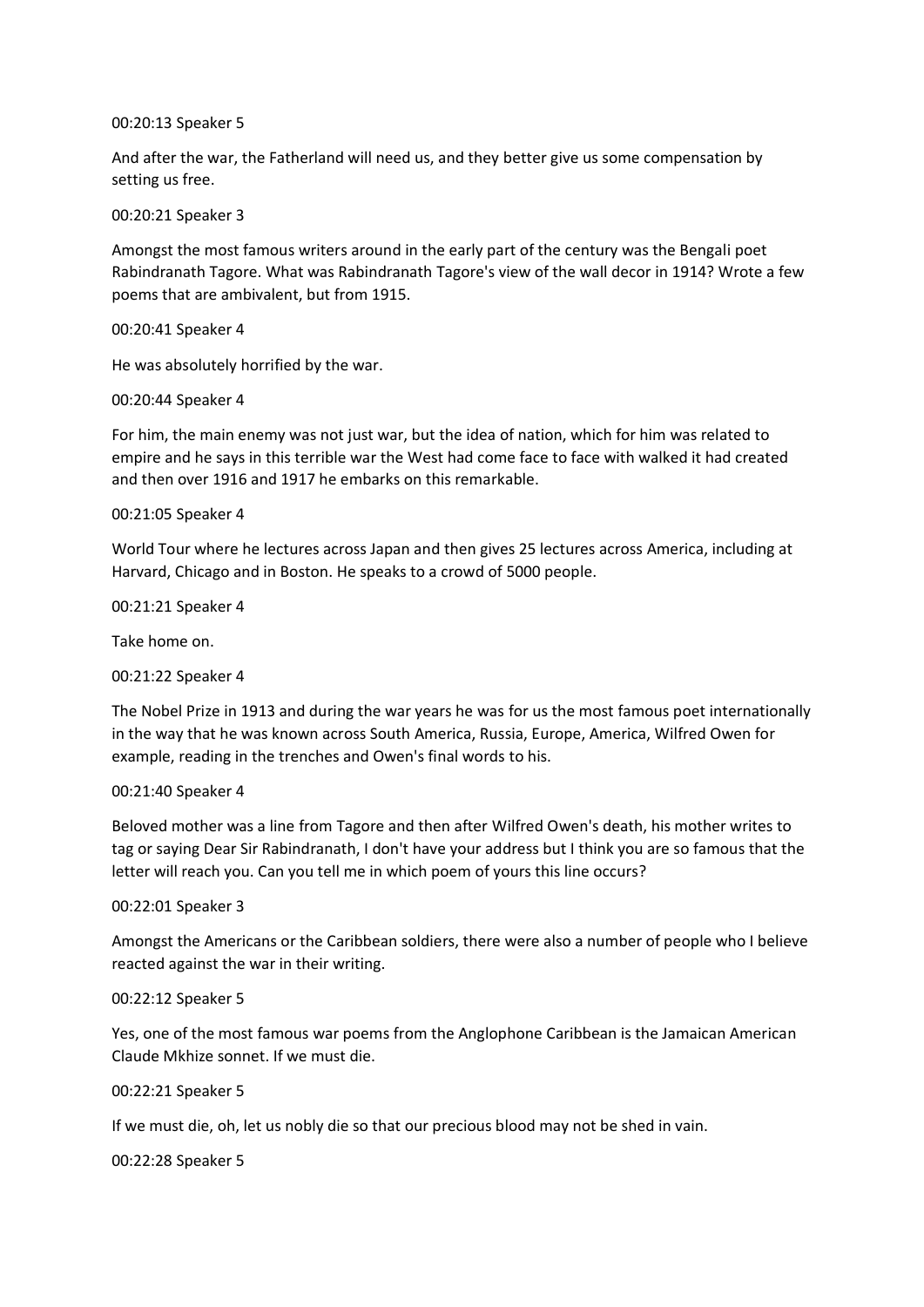Then even the monsters we defy shall be constrained to honour us. Though dead. Oh Kinsman, we must meet the common foe, though far outnumbered. Let us show us brave and for their thousand blows deal one.

00:22:42 Speaker 5

Death blow.

00:22:44 Speaker 5

But in fact this was written in response to a lynching in 1919. The common foe was not the Germans, but the white mob. So can this poem still be considered?

00:22:54 Speaker 5

A war poem.

00:22:56 Speaker 5

But it's not specifically about the war, but one can argue that it's defined attitude. Voice is the betrayal felt by many black people after their armed service went largely unrewarded, and it clearly appropriates the ideologies of noble self sacrifice and manly fortitude. That saturated naturalist or propagan.

00:23:16 Speaker 5

So there are reasons for including that as a war poem, even though the occasion for it was not the war directly.

00:23:25 Speaker 5

Those 1919 lynchings were also the focus of a celebrated poem by the African American poet Langston Hughes along with Claude McKay. He played a prominent part in the new \*\*\*\*\* Movement.

00:23:36 Speaker 5

Harlem Renee

00:23:36 Speaker 5

Songs and although Langston Hughes was only 17 at the time of the 1919 lynching, it remained in his mind, and ten years later he wrote his famous poem, The Coloured Soldier, in the form of a dramatic recitation, in which the growing sense of outrage expressed by the narrator is echoed by the fierce and angry reaction of the listening crowd.

00:23:57 Speaker 5

My brother died in France, but I came back.

00:24:01 Speaker 5

We were just two coloured boys, brown and black, who joined up to fight for the USA when the nation called us that mighty day.

00:24:09 Speaker 5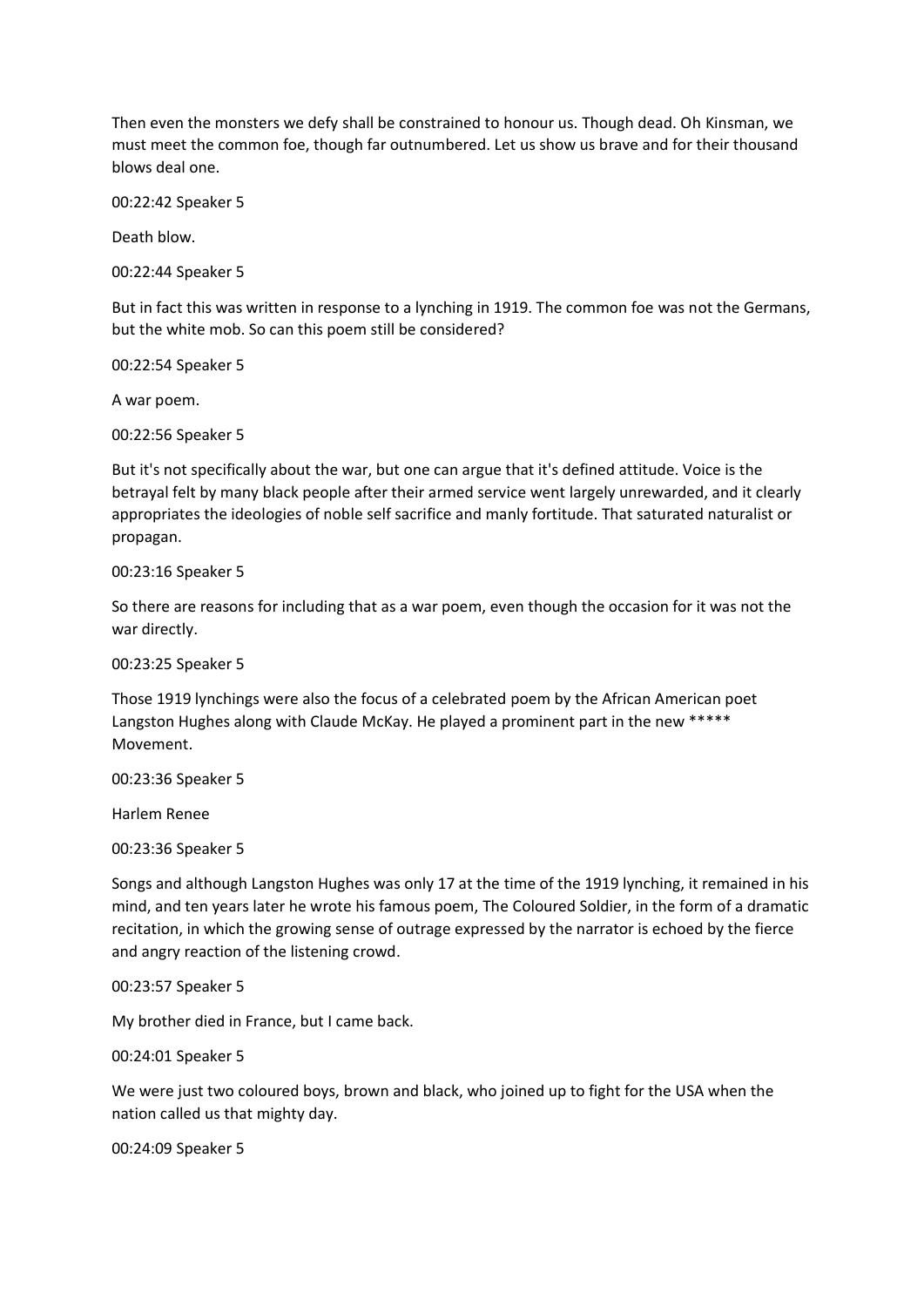They told us America would know no black or white, so we marched to the front, happy to fight. It's a lie. It's a lie. Every word they said and it's better.

00:24:21 Speaker 5

1000 times that you're in France dead.

00:24:25 Speaker 5

Now this is a different form of life from that famously denounced by Wilfred Owen. The old lied ulcer decorum test probe battery on Maury.

00:24:33 Speaker 5

This is a lie that affects not just the business of war in the context of a particular Western society, but a large section of mankind suffering the pernicious effects of a centuries old racism and for whom the war actually.

00:24:45 Speaker 5

Offered a brief, deceptive respite from that history.

00:24:49 Speaker 3

Thank you for showcasing these different reactions to the war. What you've both brought out is that there are common responses across the different nations which sent soldiers to serve in the war and are non combatant affected by the war. A lot of the reactions, certainly at the beginning are ones.

00:25:09 Speaker 3

Of glory and hope. The feeling that possibly this war is going to bring a better life to all.

00:25:17 Speaker 3

This might be particularly true for the non European troops who believe that they are fighting on equal terms with their white brothers.

00:25:27 Speaker 3

That moment of hope is going to turn sour during the wall when confronted with the violence and also after the war.

00:25:36 Speaker 3

When that brief period of empowerment for the non European troops who'd been side by side with their white brothers discovered that promises were not being honoured.

# 00:25:47 Speaker 5

That is true, but as Prantor reminded us earlier on, there was a lot of ambivalence in the sentiments of the colonial troops, and there's equally ambivalence among critics and readers of these works because it's easy to read them to hear them through the lens of post Second World War experience, it's easy to.

00:26:07 Speaker 5

Read back post War formulations of anti colonialism and political literary self-determination into the text, there is something of it.